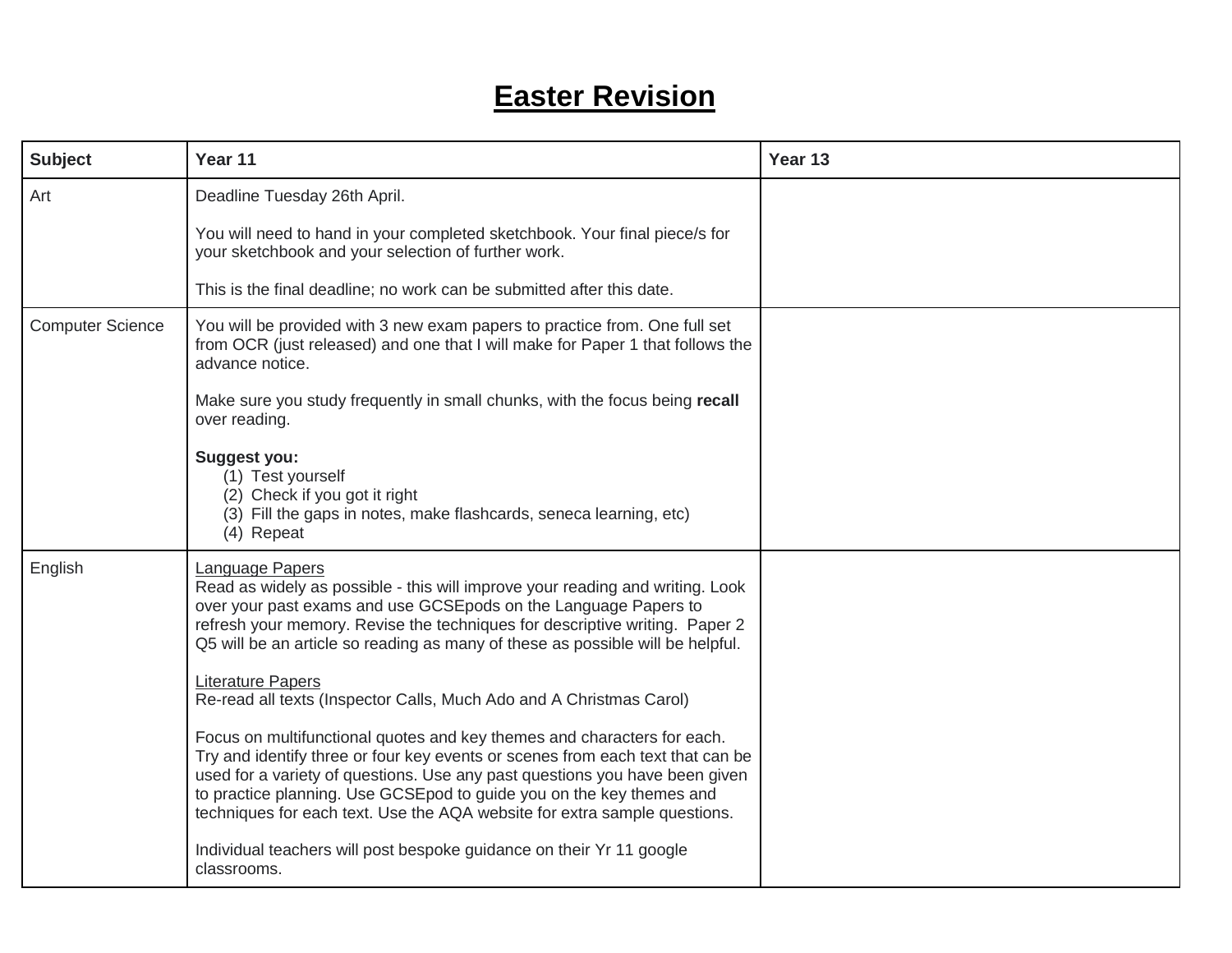| French | REVISION IDEAS! Focus on the skill areas of your choice, some ideas<br>below:                                                                                                                                                                                                                                                                                                                                                                                                                                               |  |
|--------|-----------------------------------------------------------------------------------------------------------------------------------------------------------------------------------------------------------------------------------------------------------------------------------------------------------------------------------------------------------------------------------------------------------------------------------------------------------------------------------------------------------------------------|--|
|        | SPEAKING: Practice/improve general conversation answers, YouTube<br>'French with Alexa' for pronunciation help and ideas on how to improve<br>answers. You need to be learning these continually from now until May,<br>learning them will also mean you have good content in your memory for your<br>Writing exam.                                                                                                                                                                                                         |  |
|        | Practice F/H Photocard and Role Play prep from the 2018 Specimen<br>resources - see separate post as lots of files!                                                                                                                                                                                                                                                                                                                                                                                                         |  |
|        | LISTENING: Use Activelearn to practice, revision guide listening activities or<br>NEWSINSLOWFRENCH, past papers available at<br>https://revisionworld.com/gcse-revision/french/french-gcse-past-papers/aqa-<br>gcse-french-past-papers. Re-listen to past papers. SENECA has great<br>Listening activities on all topic areas.                                                                                                                                                                                              |  |
|        | Go over past papers we have done previously 2018/2019 resources on your<br>Google Classroom.                                                                                                                                                                                                                                                                                                                                                                                                                                |  |
|        | READING: Use Activelearn or Reading aiming for 5/9 workbook. Past papers<br>available at https://revisionworld.com/gcse-revision/french/french-gcse-past-<br>papers/aga-gcse-french-past-papers, plus practice translation French to<br>English. Go over the past papers we have looked at in class.                                                                                                                                                                                                                        |  |
|        | WRITING: Writing aiming for 5/9 workbook, practice describing photo/40<br>words/90 words/150 words/translation English to French. Use your speaking<br>general conversation answers to practice writing out by hand paragraphs to<br>help you memorise a range of content for the exam. Use the past papers we<br>have done the walkthrough with in class to prep top quality answers for the<br>90/150 word questions to learn. Blue Success in Writing workbook, continue<br>working through activities at your own pace. |  |
|        | VOCABULAIRE - Start working on creating revision resources for all<br>unfamiliar vocabulaire Modules1-8, Use the Vocabulary PP attached to<br>follow links to all the vocab that is in the specification.                                                                                                                                                                                                                                                                                                                   |  |
|        | GRAMMAR and TRANSLATION workbook - Pick a tense or grammar<br>concept you need to practice, pick a topic area to practice translation.<br>Remember there are really useful verb tables in the back of the book.                                                                                                                                                                                                                                                                                                             |  |
|        | AQA Revision Guide - Work on areas of interest or areas you know you need                                                                                                                                                                                                                                                                                                                                                                                                                                                   |  |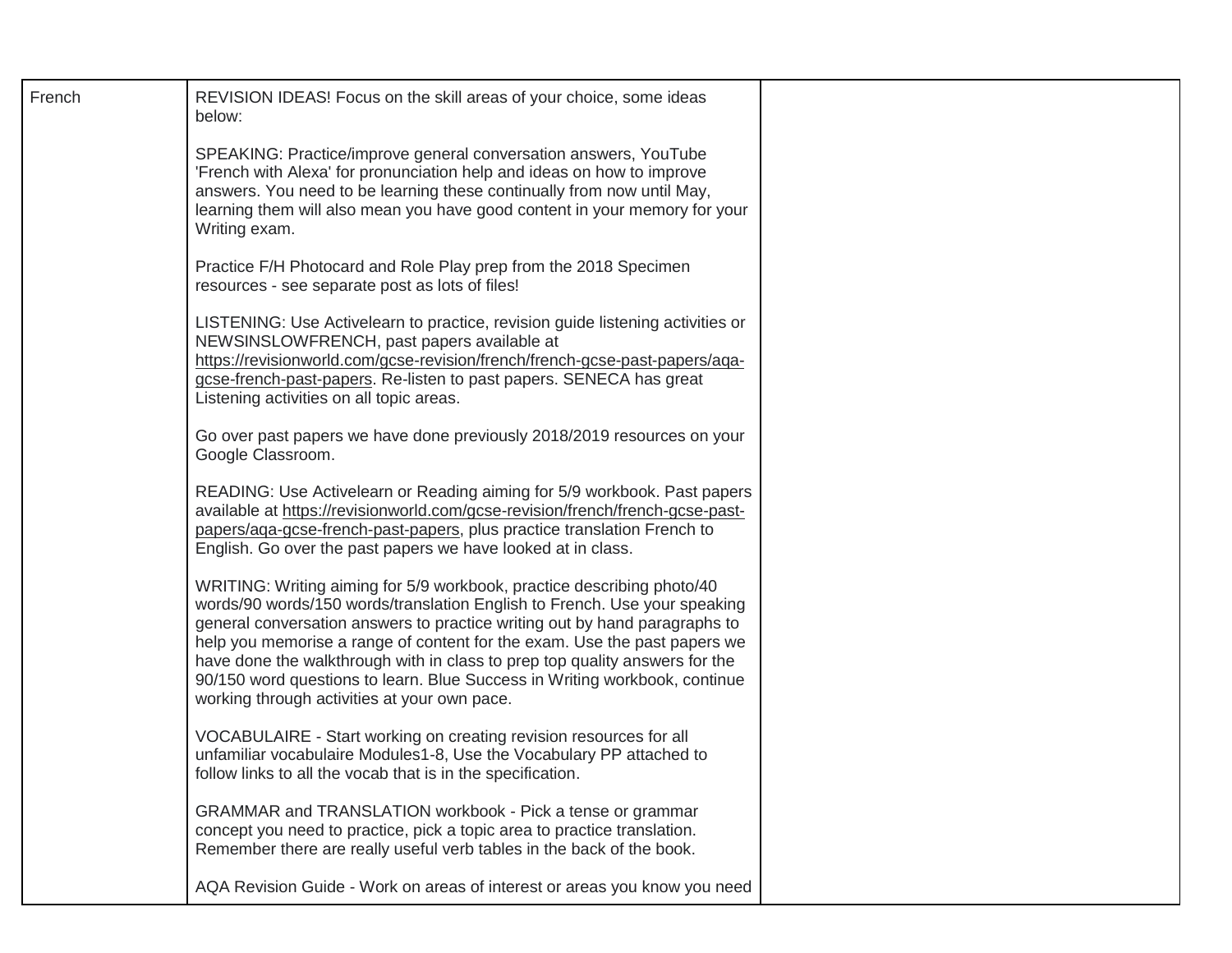|                                  | to work on, use the contents page to track your progress, highlighting and<br>tick the Had a look/Nearly there/Nailed it boxes as you go so you can see<br>areas you might need to go back to.                                                                                                                                                                         |                                                                                                                                                                                                              |
|----------------------------------|------------------------------------------------------------------------------------------------------------------------------------------------------------------------------------------------------------------------------------------------------------------------------------------------------------------------------------------------------------------------|--------------------------------------------------------------------------------------------------------------------------------------------------------------------------------------------------------------|
|                                  | https://www.senecalearning.com/blog/gcse-french-revision/ - Great range of<br>activities for revision.                                                                                                                                                                                                                                                                 |                                                                                                                                                                                                              |
|                                  | https://quizlet.com/subject/GCSE-French/ - Loads of vocab focussed<br>activities.                                                                                                                                                                                                                                                                                      |                                                                                                                                                                                                              |
|                                  | BBC Bitesize has some good revision activities too.                                                                                                                                                                                                                                                                                                                    |                                                                                                                                                                                                              |
|                                  | Higher - PIXL 10 Steps to the stars.                                                                                                                                                                                                                                                                                                                                   |                                                                                                                                                                                                              |
| Geography                        | Students have been revising in class since October. Over Easter, they<br>should focus on revising the knowledge across all of the topics covered by<br>then (hopefully all but might not be all). Students will take their revision<br>folders home for Easter, some already have them at home. All resources are<br>in them.                                          |                                                                                                                                                                                                              |
|                                  | Students have been guided to buy the 'My Revision Notes' revision book<br>(Eduqas B) which breaks down all of the topics nicely. This can be bought<br>from Reprographics (or Amazon etc) if they do not already have a copy.                                                                                                                                          |                                                                                                                                                                                                              |
| <b>Health and Social</b><br>Care | Revise component 3 using revision workbooks and topic sheets that have<br>been given out in class to you.                                                                                                                                                                                                                                                              |                                                                                                                                                                                                              |
| History                          | Google Classrooms with resources:<br>Anglo-Saxon and Norman England: dttqmts<br>Medicine Through Time: gtjih7k<br>Weimar and Nazi Germany: 626m3mw<br>General History revision resources: x5wwlaa<br>If you have not done so already, please complete the knowledge audit that                                                                                         | Google Classrooms with resources:<br>Later Tudors: lwxw5rv and x42ycfx<br>Germany: w45vm2n<br>Witches: pwcbkx7                                                                                               |
|                                  | can be found at the bottom of stream on the 'General History revision<br>resources' Google Classroom, and use this to create your revision timetable.                                                                                                                                                                                                                  |                                                                                                                                                                                                              |
| Maths                            | <b>Pinpoint learning</b><br>The MockK exams feedback has been entered in our pinpoint system. Each<br>student has a login with details of their areas of strengths and weakness.<br>They can access questions targeted specifically to their weak areas and<br>mark schemes are also provided so that work is marked along the way.<br>Pinpoint learning student login | <b>Dr Frost</b><br>Each student has a login to Dr Frost. Following on from<br>the advance information from the exam board, this<br>website has created a specific revision list of topics for<br>each paper. |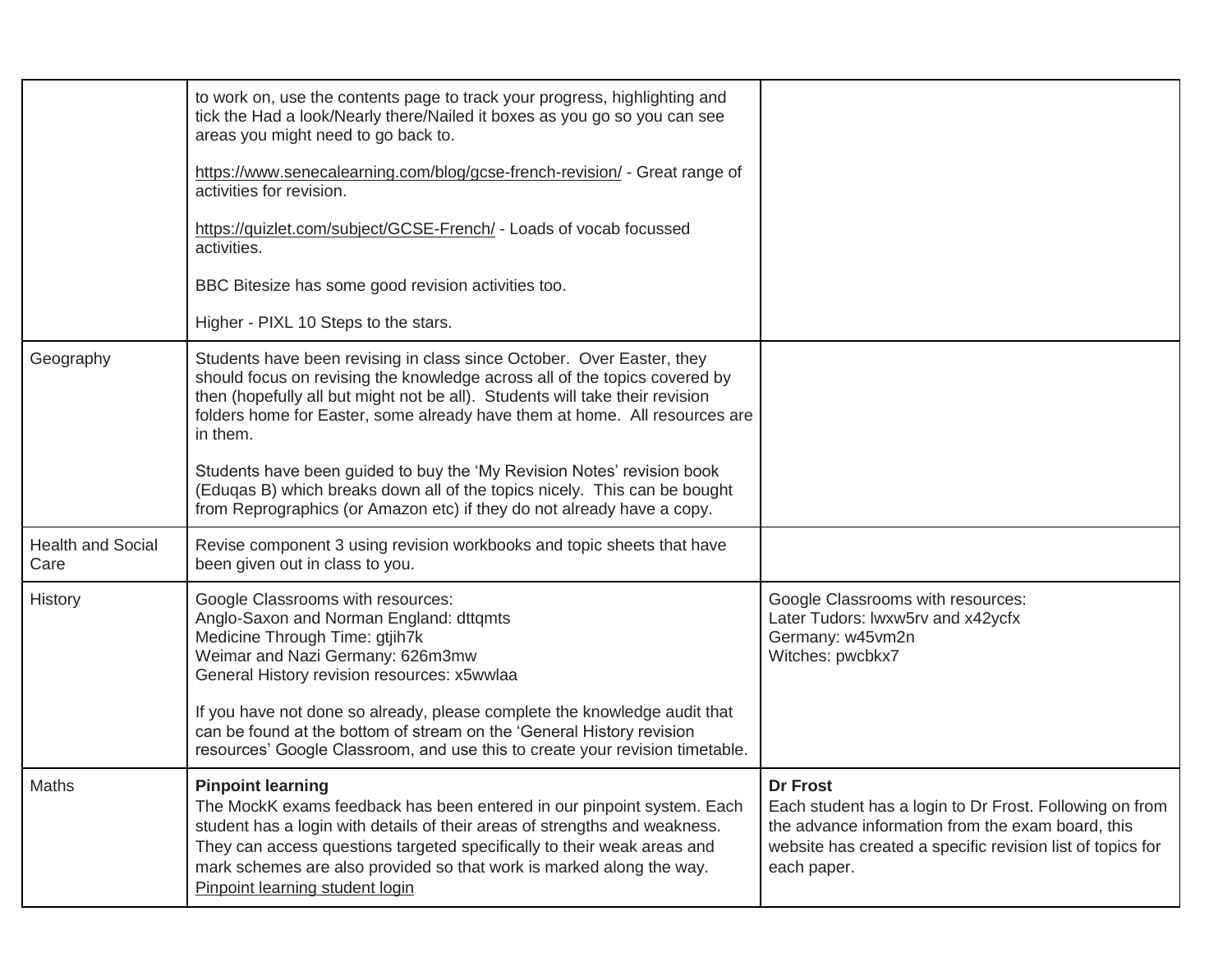|                 | <b>Dr Frost</b><br>Each student has a login to Dr Frost. Following on from the advance<br>information from the Exam Board, this website has created a specific revision<br>list of topics for each paper. Students can choose to do practice questions or<br>topic tests on each topic. Again, work is marked along the way to give<br>students immediate feedback on their progress.<br>Edexcel Summer 2022 - topic list<br><b>Maths Genie</b><br>This website requires no login and students can pick worksheets based on<br>grades 1 to 9. Model answers are also available for every worksheet. As with<br>several other websites, there are 'predicted' papers available for students to<br>complete some practice papers as part of their independent study.<br>Maths Genie revision - based on grades<br>Maths genie - 'predicted' papers 2022 | Students can choose to do practice questions or topic<br>tests on each topic. Again, work is marked along the<br>way to give students immediate feedback on their<br>progress.<br>Edexcel Summer 2022 - topic list<br><b>Maths Genie</b><br>This website requires no login and students can access<br>many past papers all of which have model answers. As<br>with several other websites, there are 'predicted'<br>papers available for students to complete some<br>practice papers as part of their independent study.<br>Maths Genie revision - based on grades<br>Maths genie - 'predicted' papers 2022 |
|-----------------|-------------------------------------------------------------------------------------------------------------------------------------------------------------------------------------------------------------------------------------------------------------------------------------------------------------------------------------------------------------------------------------------------------------------------------------------------------------------------------------------------------------------------------------------------------------------------------------------------------------------------------------------------------------------------------------------------------------------------------------------------------------------------------------------------------------------------------------------------------|--------------------------------------------------------------------------------------------------------------------------------------------------------------------------------------------------------------------------------------------------------------------------------------------------------------------------------------------------------------------------------------------------------------------------------------------------------------------------------------------------------------------------------------------------------------------------------------------------------------|
| PE              | Complete tasks set on www.theeverlearner.com and work through the<br>course.<br>Students had a revision day on Tuesday 5th April - use the resources given<br>to practice exam technique.<br>Students will also be given past papers/mark schemes and examiner reports<br>to take away over half term for revision.<br>Access to flashcards and resources will also be available for students to take<br>away before Easter.<br>CLA to arrange a day In Easter to hold a revision sessions TBC.                                                                                                                                                                                                                                                                                                                                                       | n/a                                                                                                                                                                                                                                                                                                                                                                                                                                                                                                                                                                                                          |
| Performing Arts | Arranging a day in the Easter Holidays to rehearse the final exam pieces and<br>complete the accompanying written work.<br>Dancers would like to spend an intense 3 hours completing their final trio for<br>exam and reviewing solo filming.<br>All GCSE Dancers already have online flashcards supporting their revision.<br>Music BTEC retakes - revision on Google Classroom.                                                                                                                                                                                                                                                                                                                                                                                                                                                                     | Date to be arranged.<br>All GCSE Dance revision booklets on Google<br>Classroom. Code xu6ymsu<br>Links to professional works also on Google Classroom<br>plus past papers.                                                                                                                                                                                                                                                                                                                                                                                                                                   |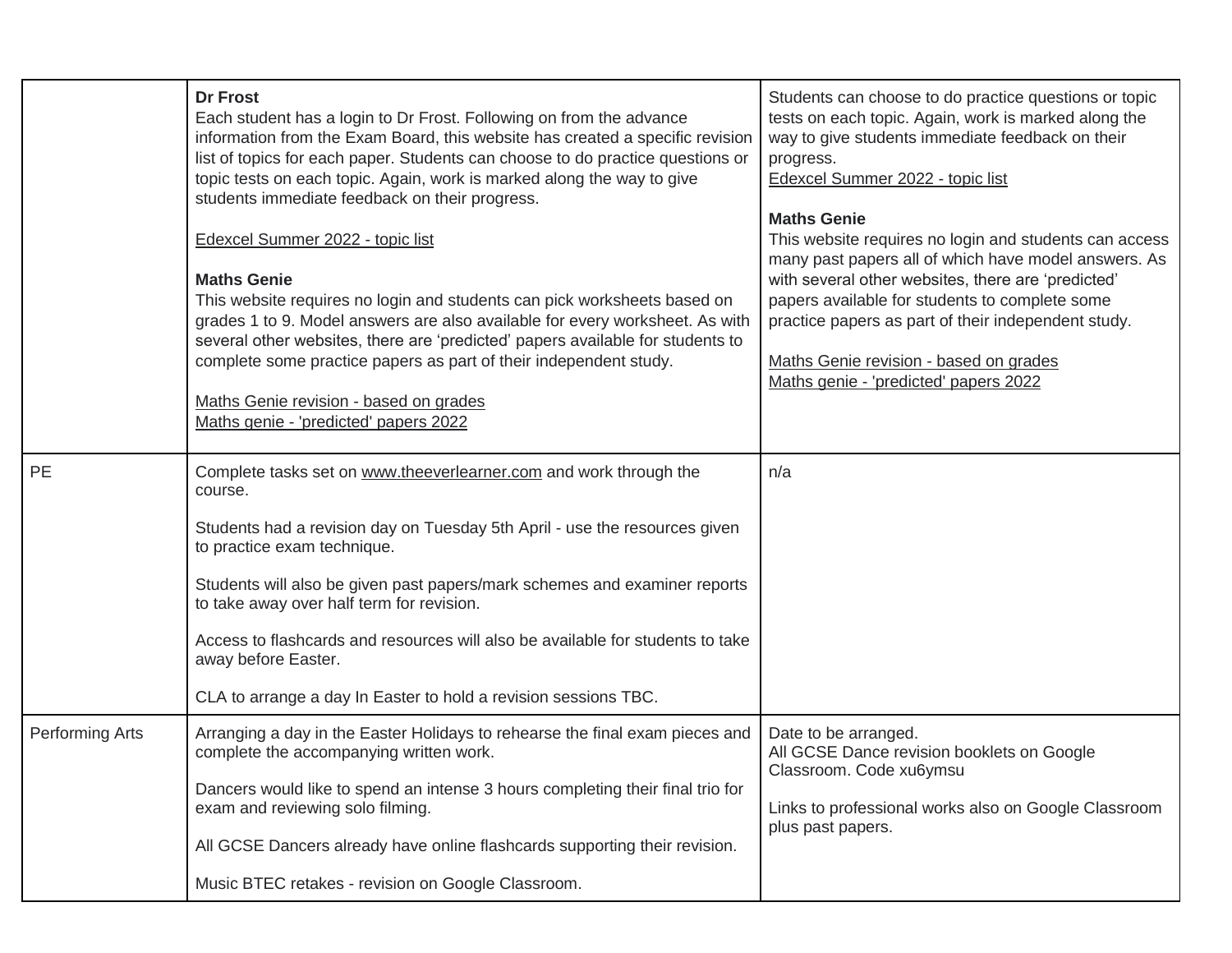| Psychology | Perfect your papers 1 and 2                                                                                                                                                                                                                                                                                                                       | Perfect all papers ready for resits.<br>Revise with focus on advanced information using your                         |
|------------|---------------------------------------------------------------------------------------------------------------------------------------------------------------------------------------------------------------------------------------------------------------------------------------------------------------------------------------------------|----------------------------------------------------------------------------------------------------------------------|
|            | Revise with focus on advanced information using your preferred revision<br>method.                                                                                                                                                                                                                                                                | preferred revision methods.                                                                                          |
|            |                                                                                                                                                                                                                                                                                                                                                   | Check out the illuminate apps, or the small revision<br>books or Tutor2U resources on YouTube                        |
| Science    | Revise using the PiXL PowerPoints posted on Google Classroom. These<br>include recall questions and answers.                                                                                                                                                                                                                                      | Revise using the textbook information, as well as the<br>PowerPoints shared by your teachers on Google<br>Classroom. |
|            | You can also use Seneca Learning for quizzes on the content, and the<br>freesciencelessons YouTube channel.                                                                                                                                                                                                                                       | SNAP Revise website and YouTube channel are also<br>of great help.                                                   |
|            | Practice the exam questions posted on Google Classroom. Then mark and<br>improve your work using the mark schemes.                                                                                                                                                                                                                                | Practice as many Past Papers as you can, always<br>making sure that you go through the mark schemes to               |
|            | Finally, practice on Past Papers that you can find here:                                                                                                                                                                                                                                                                                          | improve your work. You can find many here:                                                                           |
|            | Combined Science - https://www.aqa.org.uk/find-past-papers-and-mark-<br>schemes                                                                                                                                                                                                                                                                   | https://www.ocr.org.uk/qualifications/as-and-a-<br>level/biology-a-h020-h420-from-2015/assessment/                   |
|            | Separate Sciences Biology - https://www.aqa.org.uk/find-past-papers-and-<br>mark-schemes                                                                                                                                                                                                                                                          |                                                                                                                      |
|            | Separate Sciences Chemistry - https://www.aqa.org.uk/find-past-papers-and-<br>mark-schemes                                                                                                                                                                                                                                                        |                                                                                                                      |
|            | Separate Sciences Physics - https://www.aqa.org.uk/find-past-papers-and-<br>mark-schemes                                                                                                                                                                                                                                                          |                                                                                                                      |
| Spanish    | REVISION IDEAS! Focus on the skill areas of your choice, some ideas<br>below:                                                                                                                                                                                                                                                                     |                                                                                                                      |
|            | SPEAKING: Practice/improve general conversation answers. You need to be<br>learning these. Learning them will mean you have good content in your<br>memory for your Writing exam. Practise describing a photo and asking<br>questions.                                                                                                            |                                                                                                                      |
|            | LISTENING: Use Activelearn to practice each of the 1-8 modules listening<br>tasks. Use your revision guide and workbook listening activities or the<br>EXAMPRO resources uploaded to the google classroom. Past papers<br>available at https://revisionworld.com/gcse-revision/spanish/spanish-gcse-<br>past-papers/aga-gcse-spanish-past-papers. |                                                                                                                      |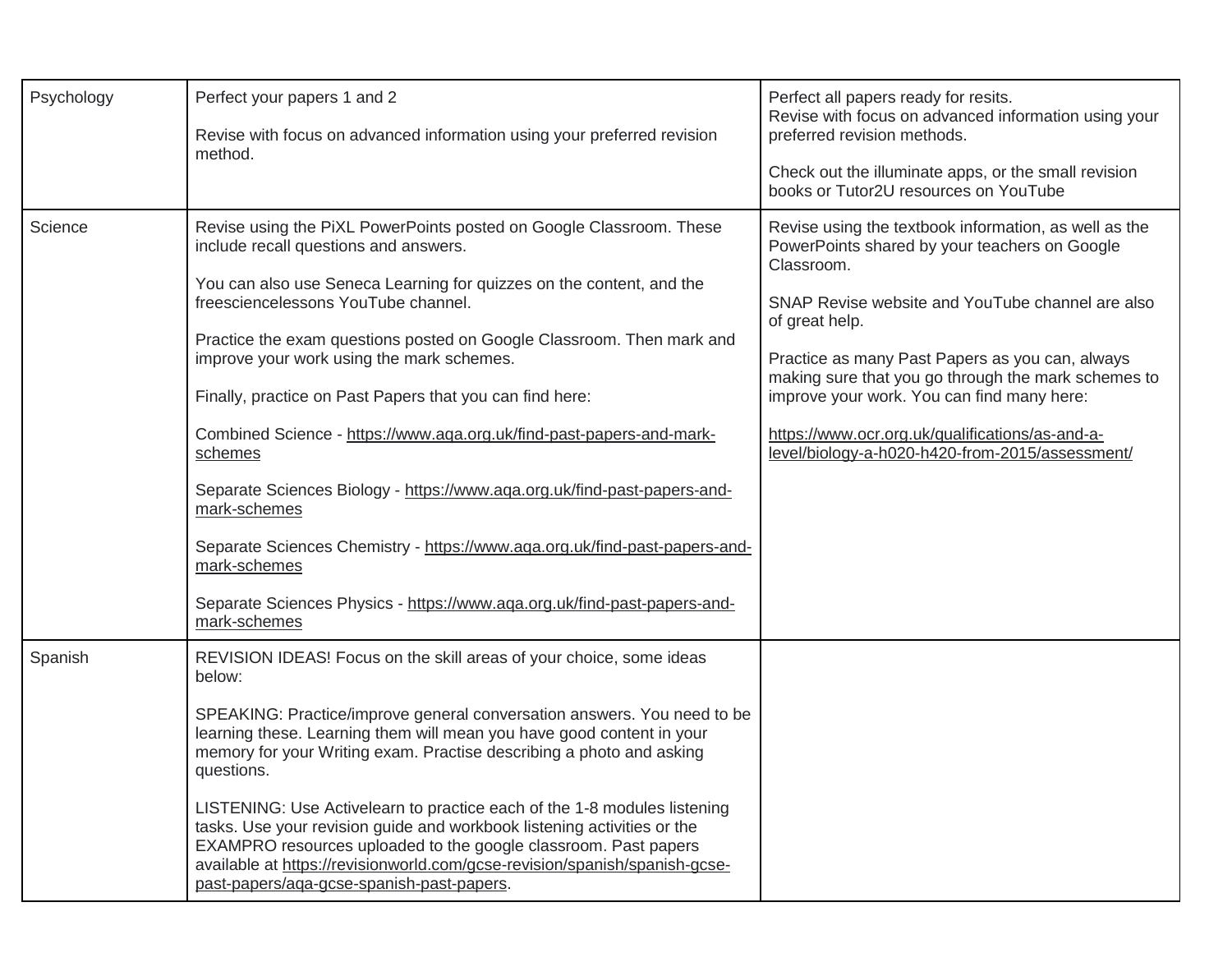|            | READING: Use Activelearn to practice each of the 1-8 modules reading<br>tasks. Use your revision guide and workbook reading activities or the<br>EXAMPRO resources uploaded to the Google Classroom. Past papers<br>available at https://revisionworld.com/gcse-revision/spanish/spanish-gcse-<br>past-papers/aga-gcse-spanish-past-papers, plus practice translation Spanish<br>to English.                                                  |  |
|------------|-----------------------------------------------------------------------------------------------------------------------------------------------------------------------------------------------------------------------------------------------------------------------------------------------------------------------------------------------------------------------------------------------------------------------------------------------|--|
|            | WRITING: Success at writing workbook (uploaded to google classroom),<br>practice describing photo/40 words/90 words/150 words/translation English<br>to Spanish. Use your speaking general conversation answers to practice<br>writing out by hand paragraphs to help you memorise a range of content for<br>the exam. You can also use the model texts in your knowledge organiser and<br>adapt each text to practice writing on each topic. |  |
|            | VOCABULARIO - Start working on creating revision resources for all<br>unfamiliar vocabulary Modules1-8, use the Knowledge Organiser PP on<br>Google Classroom to follow links to all the vocab practice tasks.                                                                                                                                                                                                                                |  |
|            | GRAMMAR and TRANSLATION workbook - Pick a tense or grammar<br>concept you need to practice, pick a topic area to practice translation.<br>Remember there are really useful verb tables in the back of the book.                                                                                                                                                                                                                               |  |
|            | AQA Revision Guide - Work on areas of interest or areas you know you need<br>to work on, use the contents page to track your progress, highlighting and<br>tick the Had a look/Nearly there/Nailed it boxes as you go so you can see<br>areas you might need to go back to.                                                                                                                                                                   |  |
|            | https://app.senecalearning.com/classroom/course/eefdd6b0-6960-11e8-<br>9e60-31064e3f9a21 - Great range of activities for revision.                                                                                                                                                                                                                                                                                                            |  |
|            | https://quizlet.com/subject/AQA-GCSE-Spanish/ - Loads of vocab focussed<br>activities.                                                                                                                                                                                                                                                                                                                                                        |  |
|            | BBC Bitesize has some good revision activities too.                                                                                                                                                                                                                                                                                                                                                                                           |  |
|            | Higher - PIXL 10 Steps to the stars.                                                                                                                                                                                                                                                                                                                                                                                                          |  |
| Technology | Year 11 FPN:<br>Google classroom code: lea5w4e                                                                                                                                                                                                                                                                                                                                                                                                |  |
|            | Year 11 BTEC Const:<br>Google classroom code: 11D SMI 6eo7uk5 11B MMC qzqa6fy                                                                                                                                                                                                                                                                                                                                                                 |  |